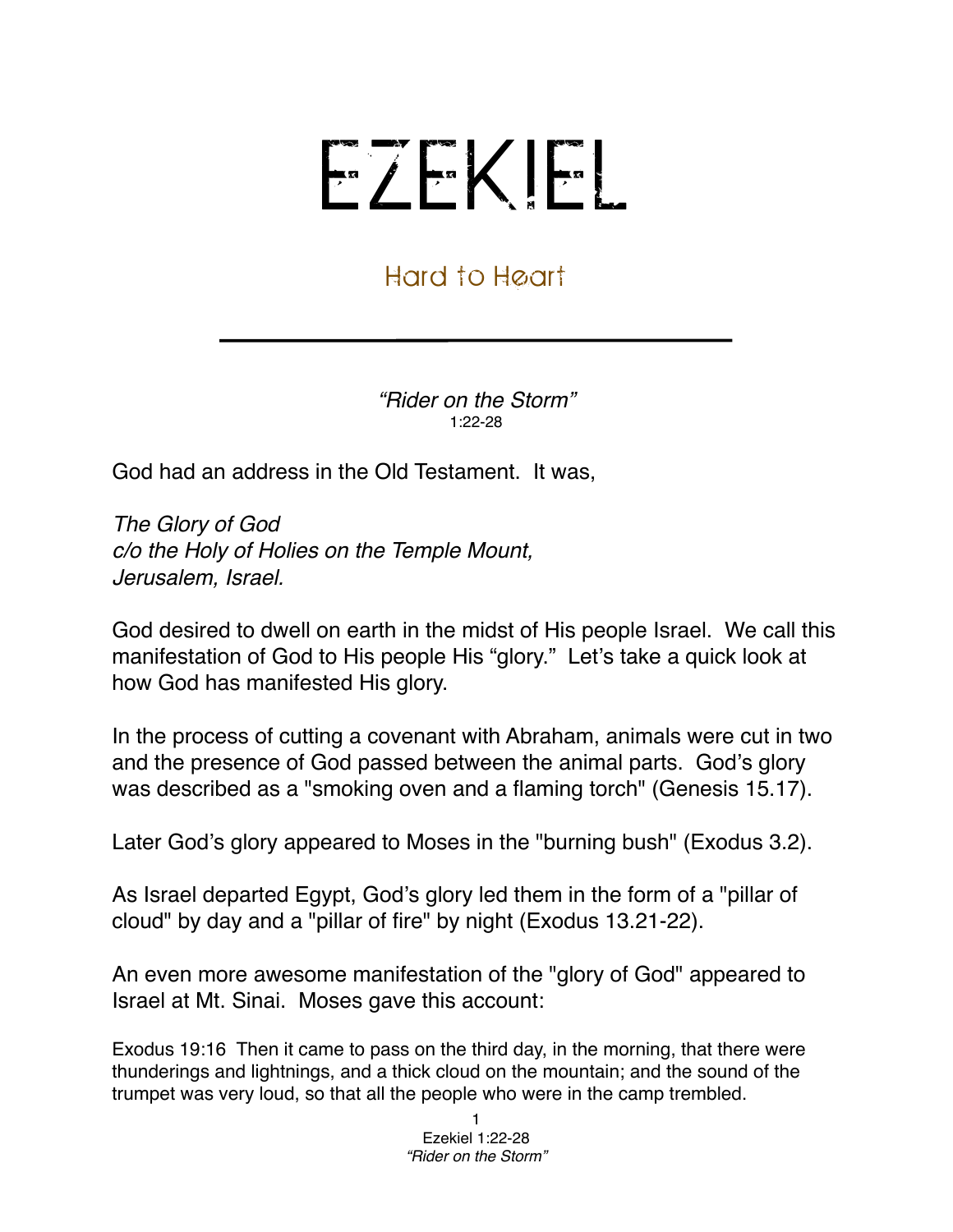Exodus 19:17 And Moses brought the people out of the camp to meet with God, and they stood at the foot of the mountain.

Exodus 19:18 Now Mount Sinai was completely in smoke, because the Lord descended upon it in fire. Its smoke ascended like the smoke of a furnace, and the whole mountain quaked greatly.

After the covenant between God and Israel had been completed, God revealed for the first time that He wanted to dwell in the midst of Israel. He commanded Israel to build a "holy house" for Him.

Exodus 25:8 And let them make Me a sanctuary, that I may dwell among them.

Later, He revealed that He had brought Israel out of Egypt just for this purpose.

Exodus 29:46 And they shall know that I am the Lord their God, who brought them up out of the land of Egypt, that I may dwell among them. I am the Lord their God.

Finally, when the tabernacle had been completed, God's glory filled it and God dwelled in the midst of Israel.

Exodus 40:34 Then the cloud covered the tabernacle of meeting, and the glory of the Lord filled the tabernacle.

Eventually God revealed the permanent place that He had chosen for His dwelling place. This was Mount Moriah. David constructed an altar on this site and, later, Solomon built the First Temple there. When the Temple was being dedicated, God's glory filled it as He had the tabernacle in the wilderness (Second Chronicles 7.1-3).

God's glory dwelled in the midst of Israel throughout the First Temple era. After Solomon's death the kingdom was divided - Israel to the north and Judah to the south. As the Jews fell into sin God warned them of His discipline. It finally came to the northern kingdom of Israel as the Assyrian army took them away captive. Would Judah, to the south, learn the lesson and repent?

No. The major reason was they had the Temple and therefore they had the glory of God in their midst. Nevertheless God sent Babylon to discipline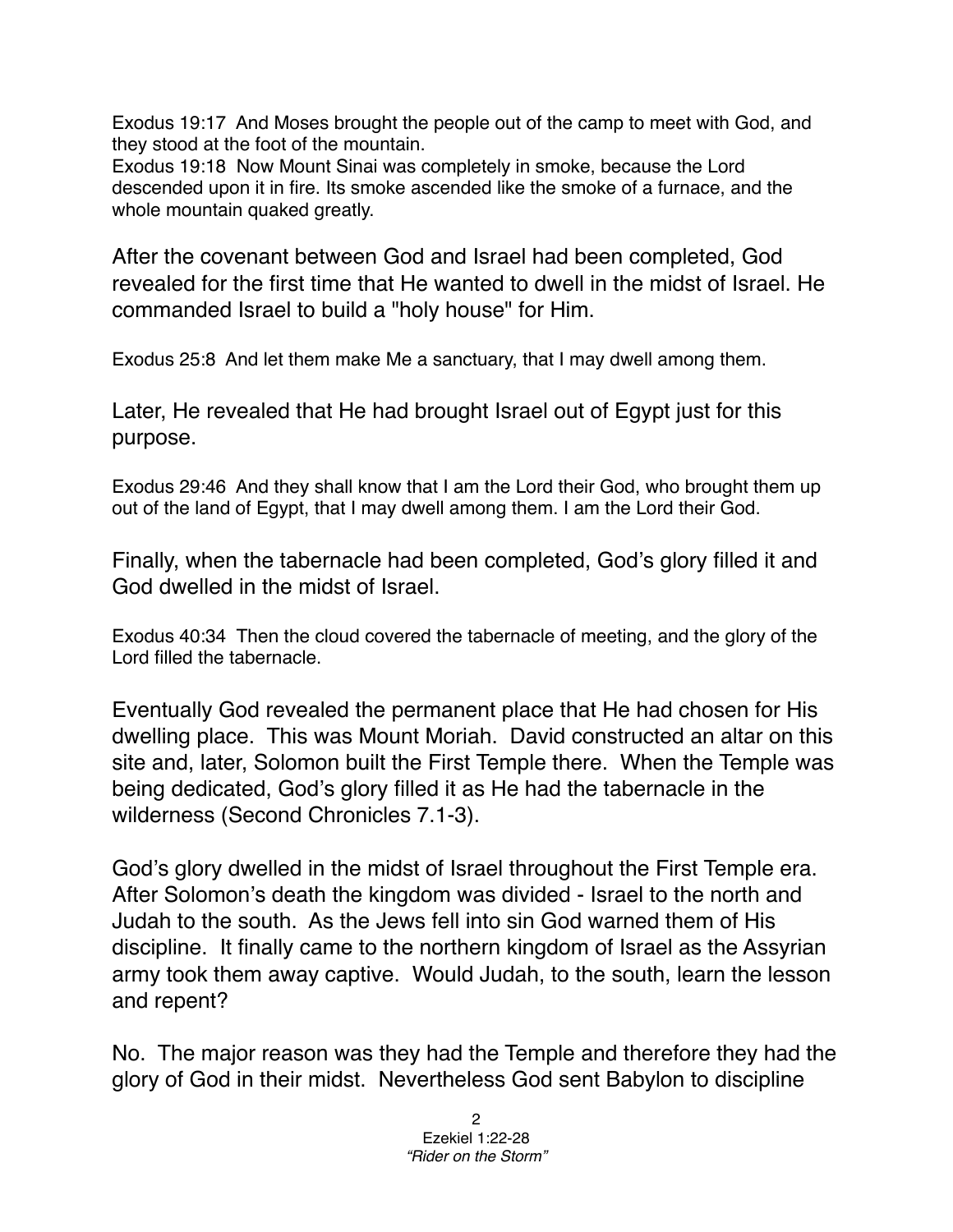His wayward people. Babylon came three times. In the third siege the Temple was destroyed and the glory of God departed from Israel.

The opening half of Ezekiel takes place between the second and third sieges of Jerusalem. He was given a vision to prepare the people for the departing from Jerusalem of the glory of God.

We need all this as background in order to put the remaining verses of chapter one into perspective. Ezekiel sees the heavens open and a storm approaching. In the storm he sees four living creatures who he will later identify as cherubim. They are special beings, probably angels, that are associated with the presence of God and His throne. There is a sort of supernatural chariot. As the vision progresses Ezekiel sees a "firmament" above the cherubim and chariot.

Ezekiel 1:22 The likeness of the firmament above the heads of the living creatures was like the color of an awesome crystal, stretched out over their heads. Ezekiel 1:23 And under the firmament their wings spread out straight, one toward another. Each one had two which covered one side, and each one had two which covered the other side of the body.

Ezekiel 1:24 When they went, I heard the noise of their wings, like the noise of many waters, like the voice of the Almighty, a tumult like the noise of an army; and when they stood still, they let down their wings.

The word for "firmament" is the same word translated *expanse* in Genesis chapter one when the Bible describes the atmosphere that separated the waters below from the sky above. This firmament in Ezekiel's vision serves as a sort of platform for the throne of God.

We saw that the glory of God dwelt in the Holy of Holies. Specifically it dwelt above the Mercy Seat that served to cover the Ark of the Covenant.

1 Samuel 4:4 So the people sent to Shiloh, that they might bring from there the ark of the covenant of the Lord of hosts, who dwells between the cherubim...

2 Samuel 6:2 And David arose and went with all the people who were with him from Baale Judah to bring up from there the ark of God, whose name is called by the Name, the Lord of Hosts, who dwells between the cherubim.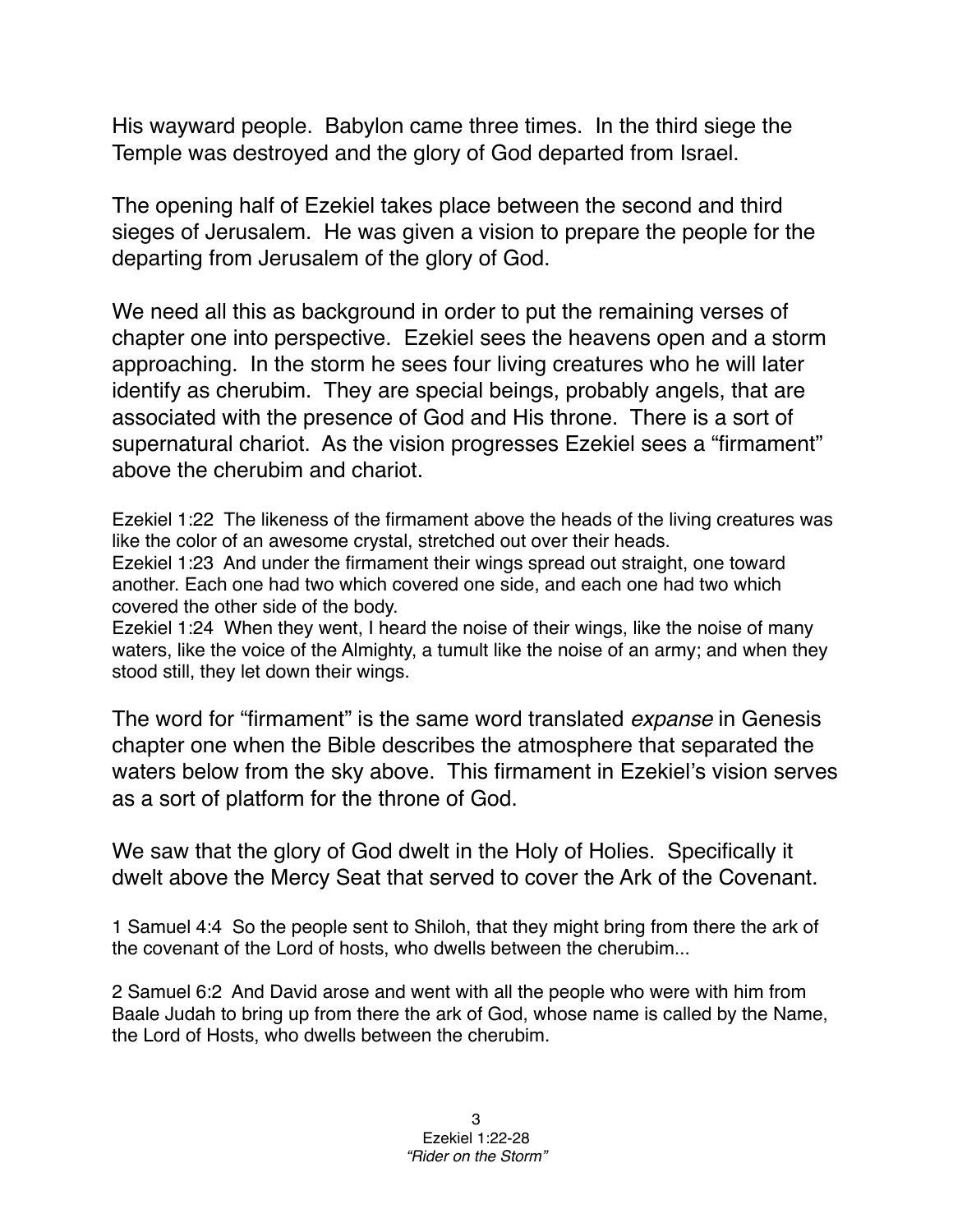The Mercy Seat was distinguished by having cherubim carved on top of it with wings touching. It was a physical representation of the reality that God was enthroned on the firmament in the heavens.

Ezekiel 1:25 A voice came from above the firmament that was over their heads; whenever they stood, they let down their wings.

Ezekiel 1:26 And above the firmament over their heads was the likeness of a throne, in appearance like a sapphire stone; on the likeness of the throne was a likeness with the appearance of a man high above it.

A Jew would immediately associate these details with the Ark of the Covenant, the Mercy Seat, and the glory of God that dwelt in the Holy of Holies. After the storm passed passed they would not see the glory of God as they had previously.

Indeed it is interesting that it is about this time in history that the Ark of the Covenant and the Mercy Seat disappear. What happened to them?

There are at least four answers to this.

- 1. One is that it is in Heaven. It's a theory based on the fact you have mention of the Ark of the Covenant being in Heaven in the Revelation of Jesus Christ.
- 2. Another answer is that it is buried somewhere under the old Temple.
- 3. A third is that it was hidden somewhere by Jeremiah probably in the Judean countryside - around the time of the Babylonian conquests.
- 4. Fourth, some believe the Ark is kept in a sanctuary in Ethiopia where it is currently being tended by a secluded line of Levitical priests.

What we know for sure is that the Ark and Mercy Seat was never seen again after the Babylonian captivity. In its place was a large stone slab onto which the High Priest sprinkled the blood on the Day of Atonement. When Pompey conquered Jerusalem in 63BC he looked into the Holy of Holies and was amazed to find it was empty.

There is no mention of the glory of the Lord being present in the Temple rebuilt by Zerubbabel after the Babylonian captivity.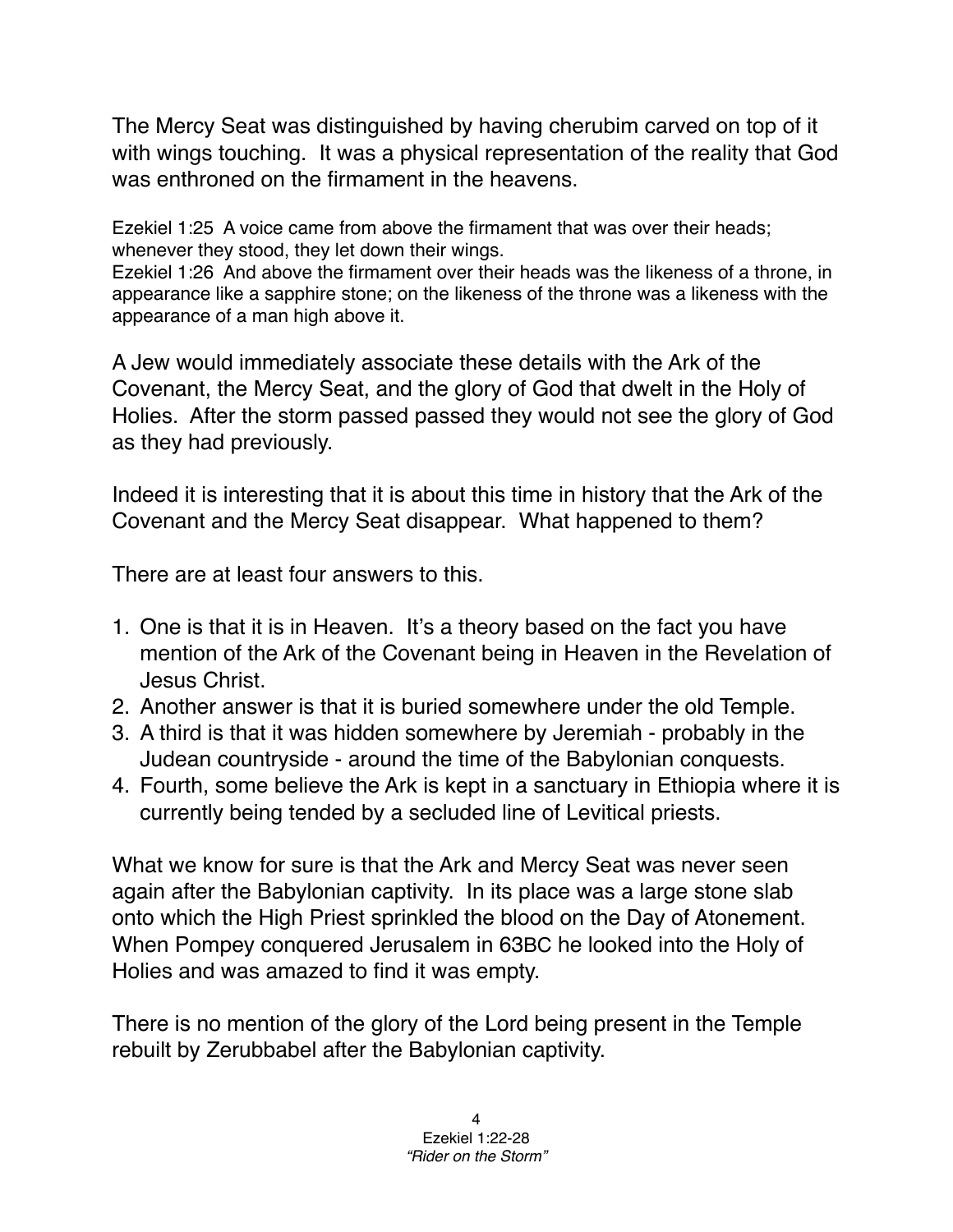Ezekiel was seeing the glory of God departing from the Temple. The Jews did not believe anything like that could happen. But it was happening.

The glory of God did not return when Herod rebuilt the Jewish Temple. That glory will not return when the Jews are allowed by the Antichrist to rebuild their Temple.

*But it will return!* It returns when Jesus returns to the earth in His Second Coming. The second half of Ezekiel's book looks forward to the return of the glory of the Lord.

Which is why I believe (along with most evangelical commentators) that the "man" Ezekiel sees in this vision is none other than Jesus Christ in His Millennial glory.

Ezekiel 1:27 Also from the appearance of His waist and upward I saw, as it were, the color of amber with the appearance of fire all around within it; and from the appearance of His waist and downward I saw, as it were, the appearance of fire with brightness all around.

Ezekiel 1:28 Like the appearance of a rainbow in a cloud on a rainy day, so was the appearance of the brightness all around it. This was the appearance of the likeness of the glory of the Lord. So when I saw it, I fell on my face, and I heard a voice of One speaking.

It was "the appearance of the likeness of the glory of the Lord." There are similarities and differences when you compare what Ezekiel saw to what John saw on Patmos, but both men saw the Lord in His glory.

One author calls this "the prelude to a mystery." He's referring to First Timothy 3:16 where we read,

1 Timothy 3:16 And without controversy great is the mystery of godliness: God was manifested in the flesh, Justified in the Spirit, Seen by angels, Preached among the Gentiles, Believed on in the world, Received up in glory.

Jesus, the second Person of the Godhead, would be "manifested in the flesh." Ezekiel saw a "likeness" of that future manifestation, the God-man, the Lord Jesus Christ.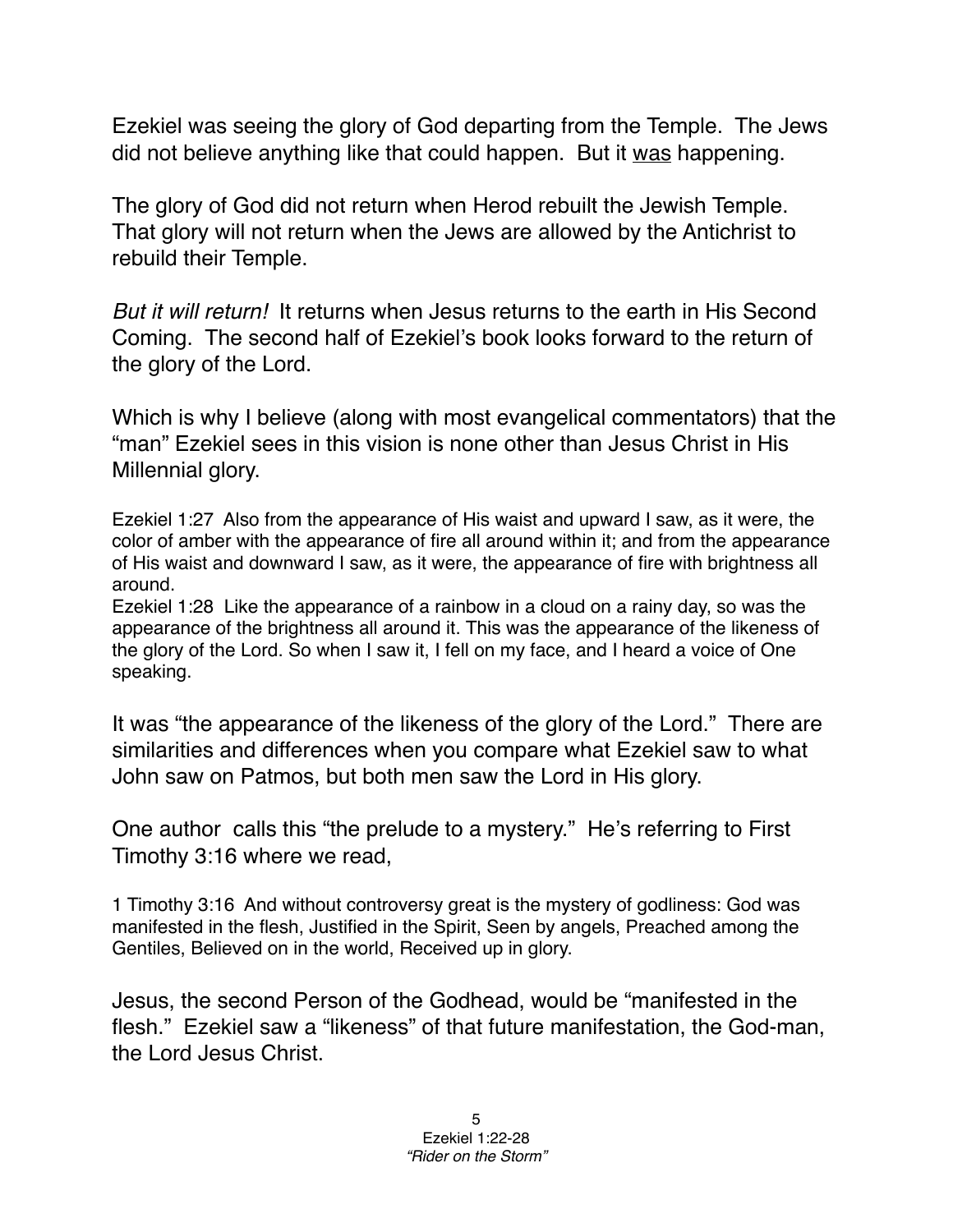Another interesting thought along the lines of this being Jesus would be Second Thessalonians 1:7-8, which reads,

2 Thessalonians 1:7 and to give you who are troubled rest with us when the Lord Jesus is revealed from heaven with His mighty angels,

2 Thessalonians 1:8 in flaming fire taking vengeance on those who do not know God, and on those who do not obey the gospel of our Lord Jesus Christ.

The glory of God was departing. It is still departed. *But it will return!*

Ezekiel's vision encompasses all of this prophetic truth. It preps the Jews for a long exile but gives them an even longer hope for the future.

Ezekiel's reaction was to "fall on [his] face." After the vision, in chapter two, Ezekiel will receive a call and commission and an endowment with power for the office to which God has called him.

This vision is for and about Israel. *We*'*re not in it*. But I think there are some important lessons to be learned. You see, God **is** in the vision and we can understand some things about how He deals with His people.

I'd start by pointing out that God desires to be among His people. He had face-to-face fellowship with Adam and Eve. From the moment fellowship was lost in the Garden of Eden God has been at work to restore it. Human history can be understood as the plan of God to redeem the human race and restore what our original parents forfeited. In the Revelation you see things finally, fully restored. There is no more Temple because the dwelling place of God is where it ought to be - among those who are saved.

If the ultimate goal, to use such a word, is the redemption of man and the restoration of fellowship, then we ought to concern ourselves with those things now.

- If a person is not saved, there is nothing more important than the issue of where they will spend eternity. We who are saved ought to so live to represent Jesus to them. We are, after all, His Temple on the earth. We ought to be revealing how glorious is our Lord.
- Once saved the primary thing is your relationship with the Lord. You should pursue anything and everything that helps your relationship with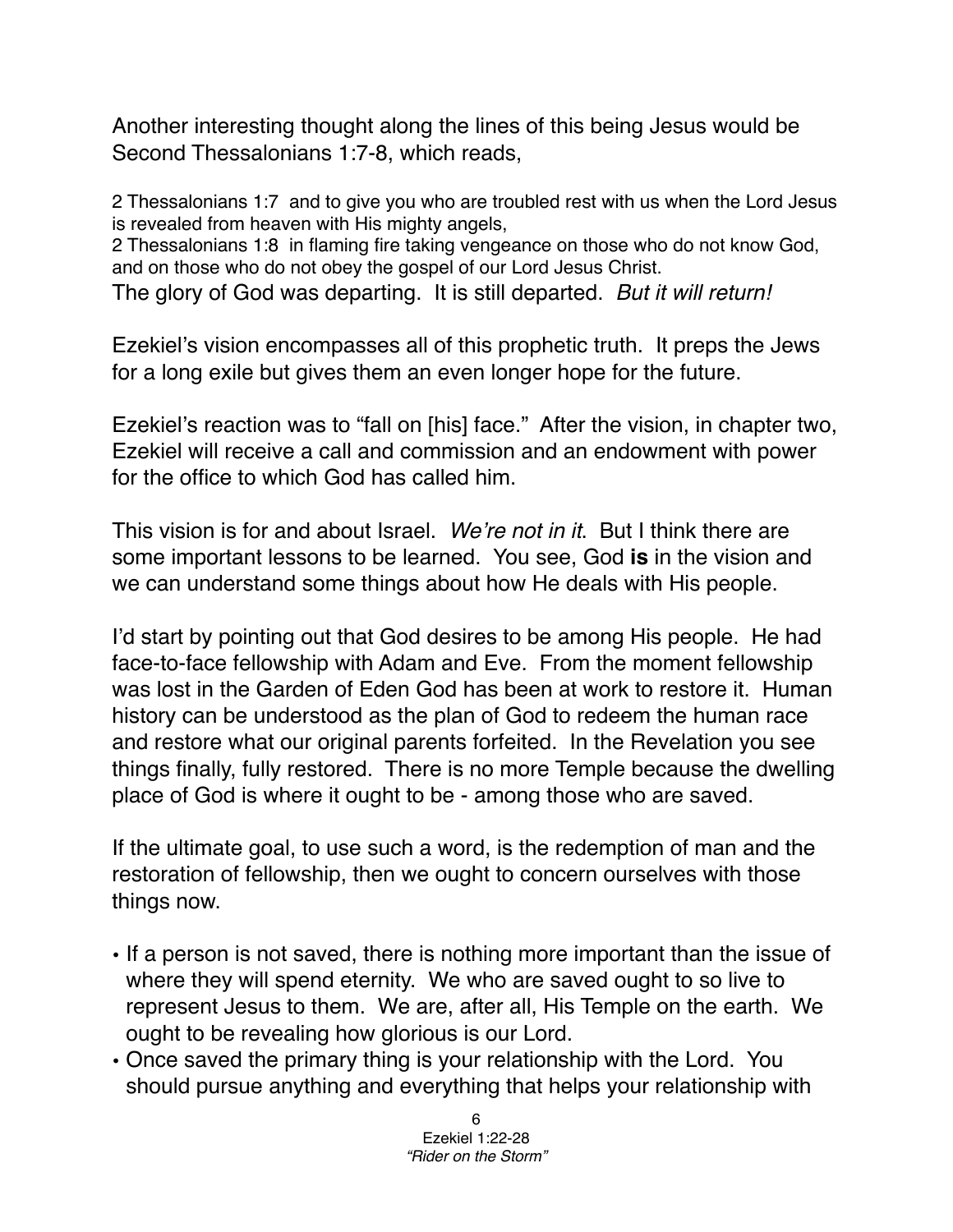the Lord. You should avoid anything and everything that hinders your relationship with the Lord.

A second lesson is something we've pointed out repeatedly in going through chapter one. God is both in the storm and over the storm. For the Jews the storm was Babylon and exile.

What is your storm? Whatever it is, God will be in it with you and He is over it. He is using it to mold you, to shape you, to make you into a man or woman of God.

You must believe He is present in the storm.

Then there is this whole issue of glory. It's interesting that the Temple that existed in the time of Jesus, called Herod's Temple, did not have the Ark or the Mercy Seat and therefore did not have the glory of God. Mostly because the glory of God was on the earth in the Person of Jesus Christ!

John 1:14 And the Word became flesh and dwelt among us, and we beheld His glory, the glory as of the only begotten of the Father, full of grace and truth.

John 2:11 This beginning of signs Jesus did in Cana of Galilee, and manifested His glory; and His disciples believed in Him.

The same glory seen in the Temple is described by Peter of the transfiguration when Jesus is transformed. Mark reports He was transfigured before them, his clothes became shining, exceedingly white, like snow, such as no launderer on earth can whiten them. Luke says the appearance of His face was altered, and His robe became white and glistening. Matthew states "and He was transfigured before them. His face shone like the sun, and His clothes became as white as the light. And behold, Moses and Elijah appeared to them, talking with Him."(Matthew 17:2-3).

Jesus being transfigured in the Greek is the word is *metamorphoo*, meaning a change of appearance. This is not an inward change but an outward one. What was once veiled is now revealed to those around him. They were able to see the inner glory that was veiled by His flesh.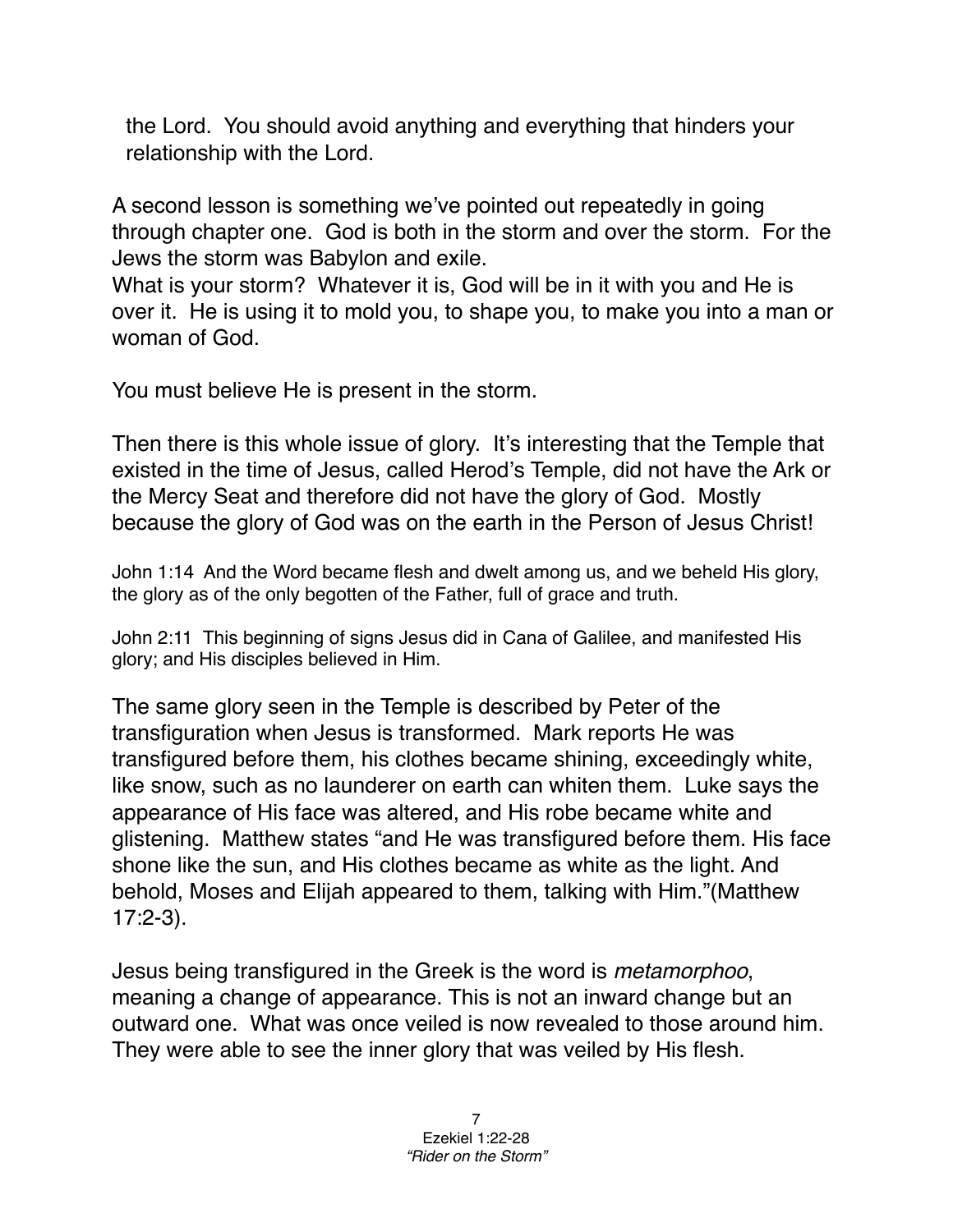Now here is something truly amazing: **You and I can reflect the glory of God.** In fact, we ought to reflect His glory.

2 Corinthians 3:18 But we all, with unveiled face, beholding as in a mirror the glory of the Lord, are being transformed into the same image from glory to glory, just as by the Spirit of the Lord.

The phrase "beholding as in a mirror," literally means, *reflecting, as a mirror does…* Paul declares that you see God face-to-face in the Person of your Savior, Jesus Christ. You "all" see Him – every Christian. As you do, over the course of your lifetime, you are "being transformed" by the indwelling Spirit "into the same image" you see in Jesus. **You are becoming more like Jesus!** 

Have you ever seen a married couple who, after many years of living together, begin to look and act alike?

If you will spend time with Jesus, over your lifetime you will "look" and act more like Him.

Along the way other people will see His glory.

One final thought. There is still a sense in which God's glory can depart from us. When addressing the church at Ephesus Jesus told them if they did not return to their first love for Him then He would remove their "lampstand."

The lampstand represents the church on earth. "Remove your lampstand" means Jesus will no longer be present in the midst of your church.

We really don't want to be a loveless, lifeless, lightless church. Let's get alone with the Lord. Let's fall on our faces in His presence. Let's see His glory then reflect it to others.